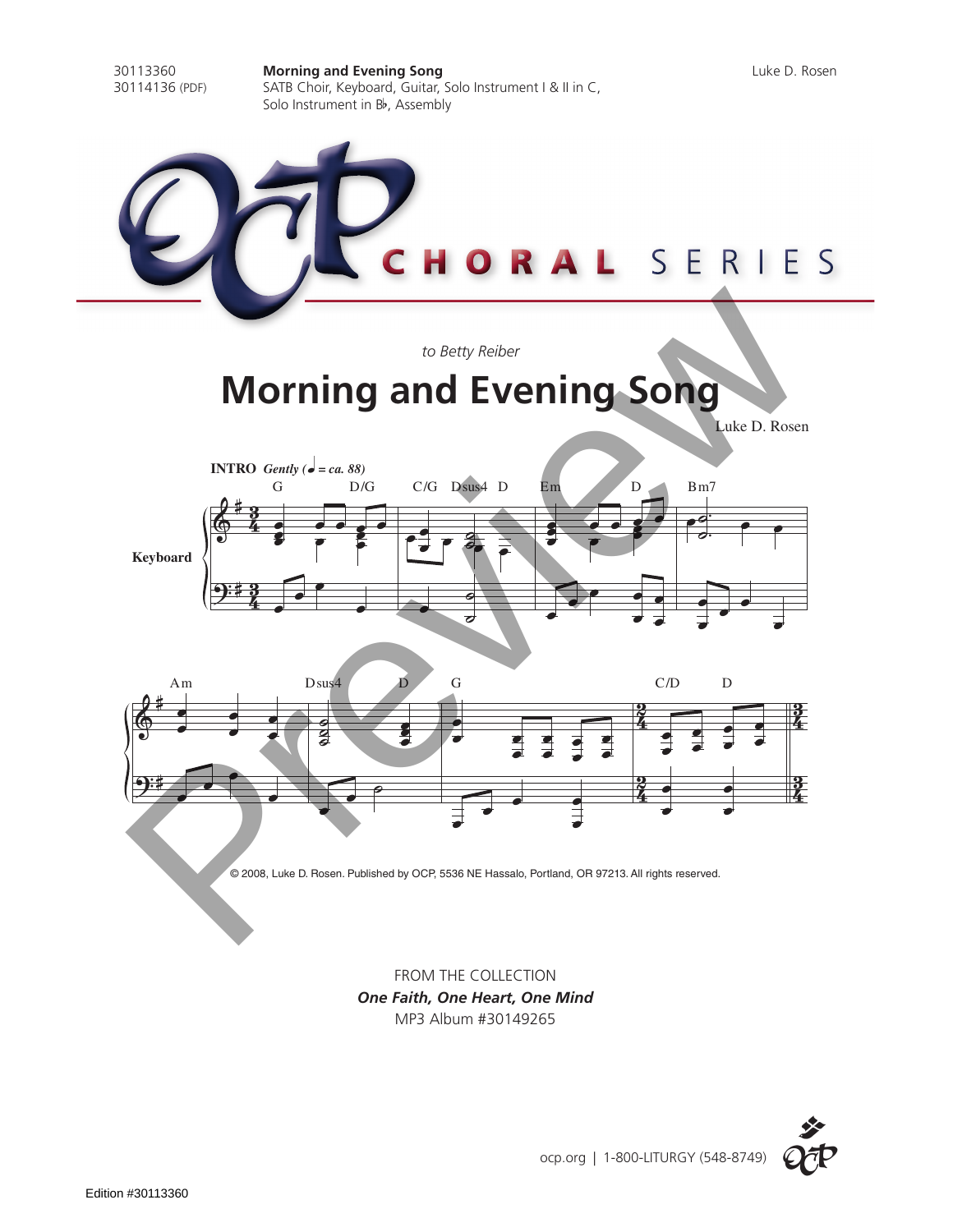2

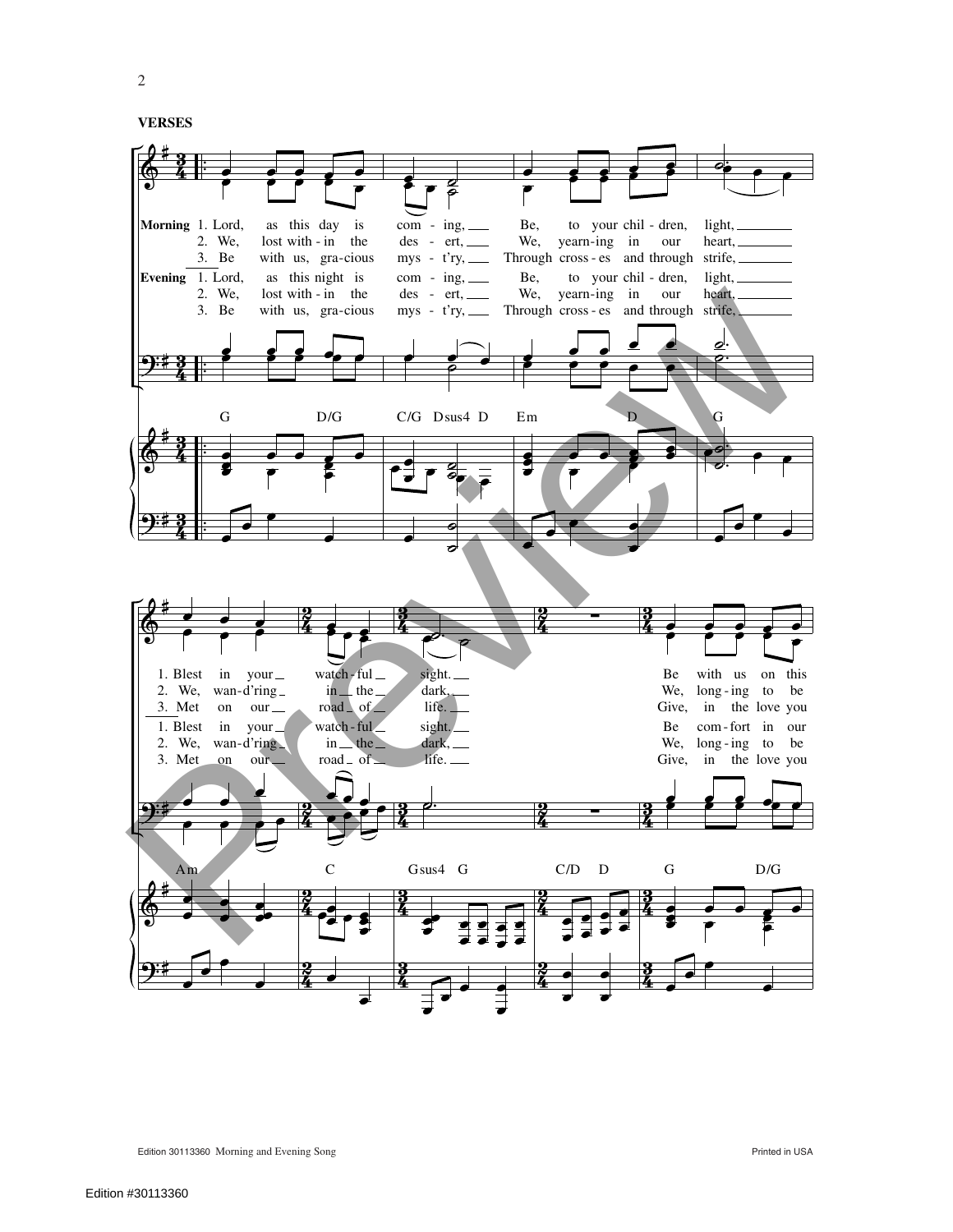



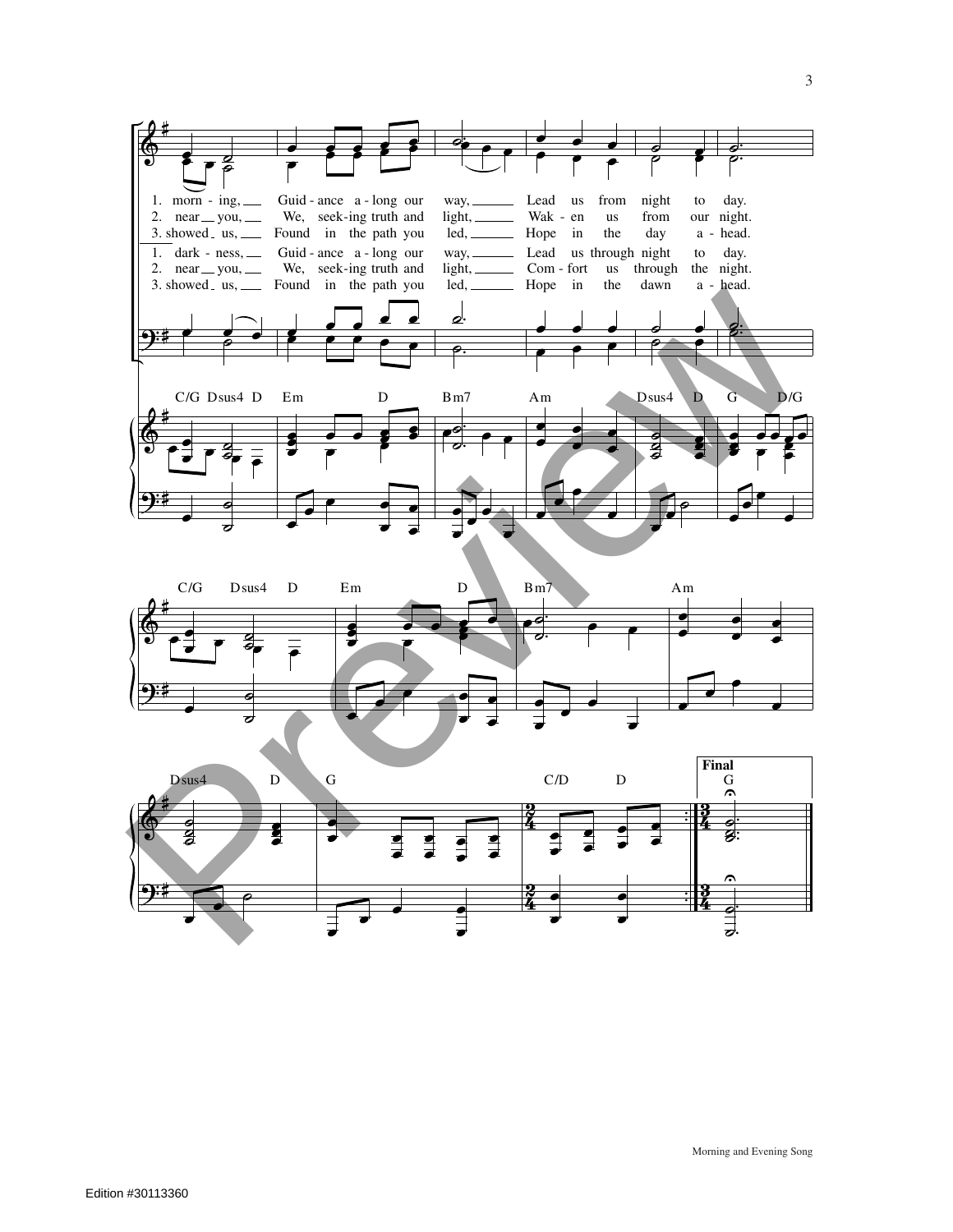## to Betty Reiber Morning and Evening Song

(Guitar/Vocal)

Luke D. Rosen



@ 2008, Luke D. Rosen. Published by OCP, 5536 NE Hassalo, Portland, OR 97213. All rights reserved.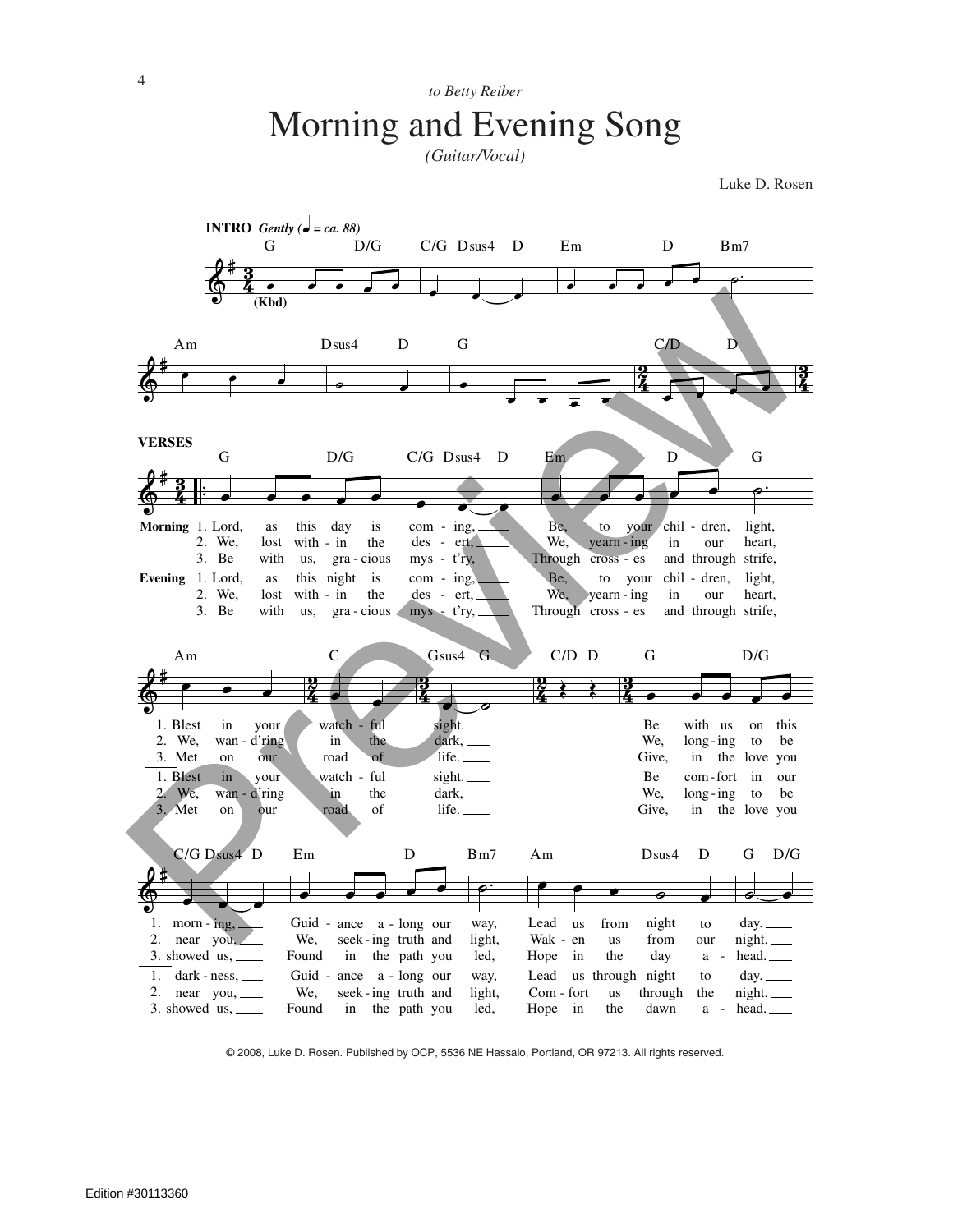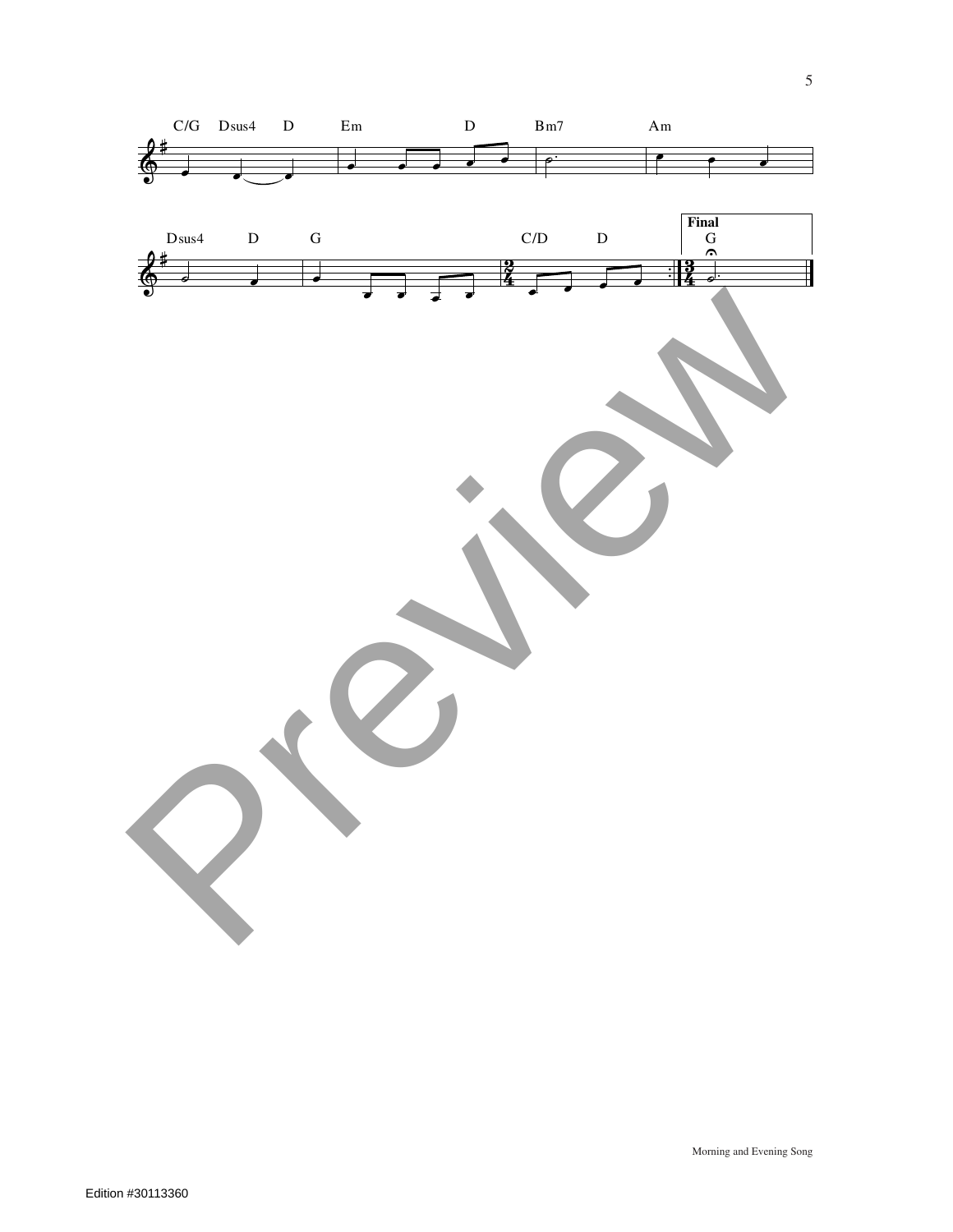SOLO INSTRUMENT I & II in C Luke D. Rosen



© 2008, Luke D. Rosen. Published by OCP, 5536 NE Hassalo, Portland, OR 97213. All rights reserved.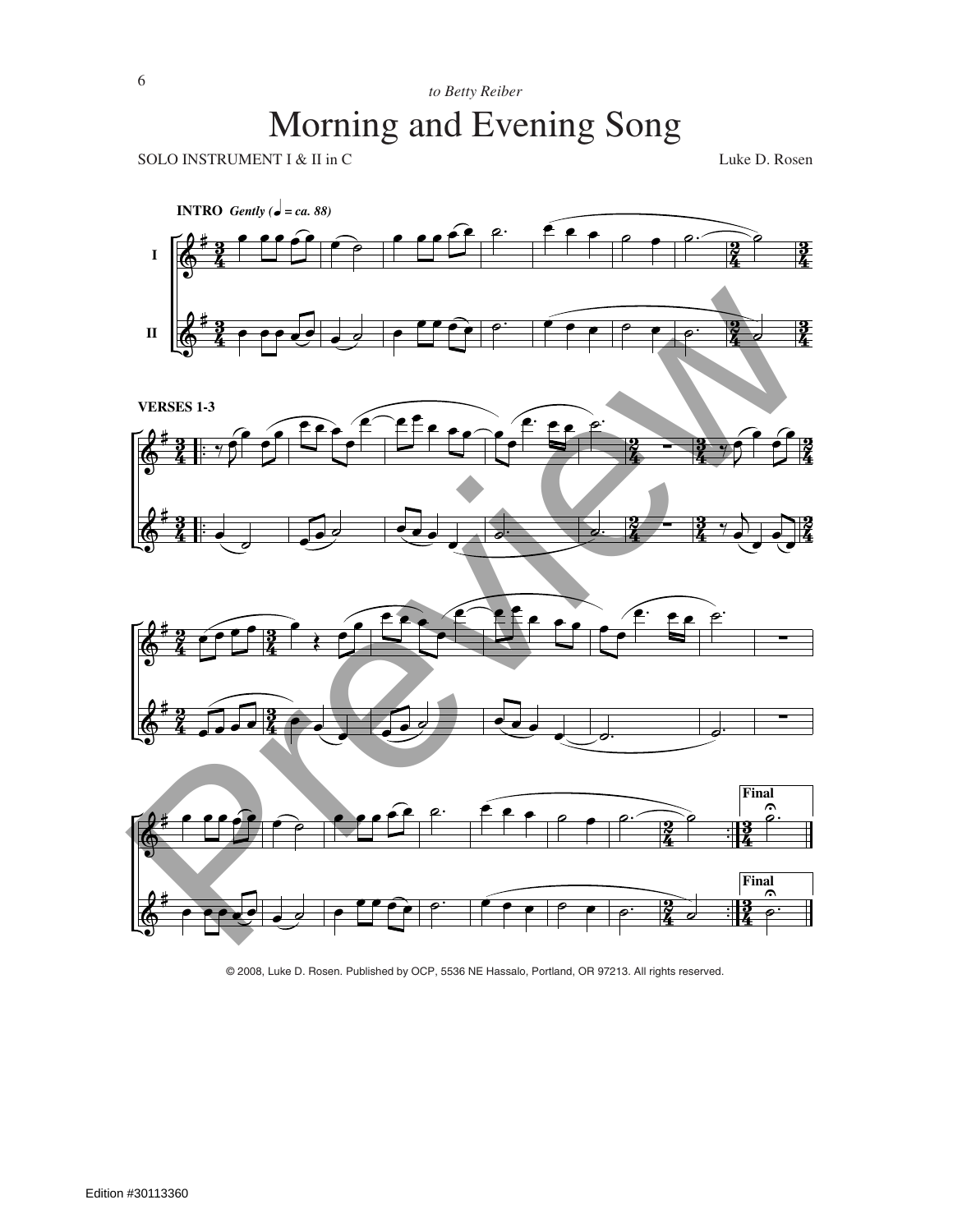